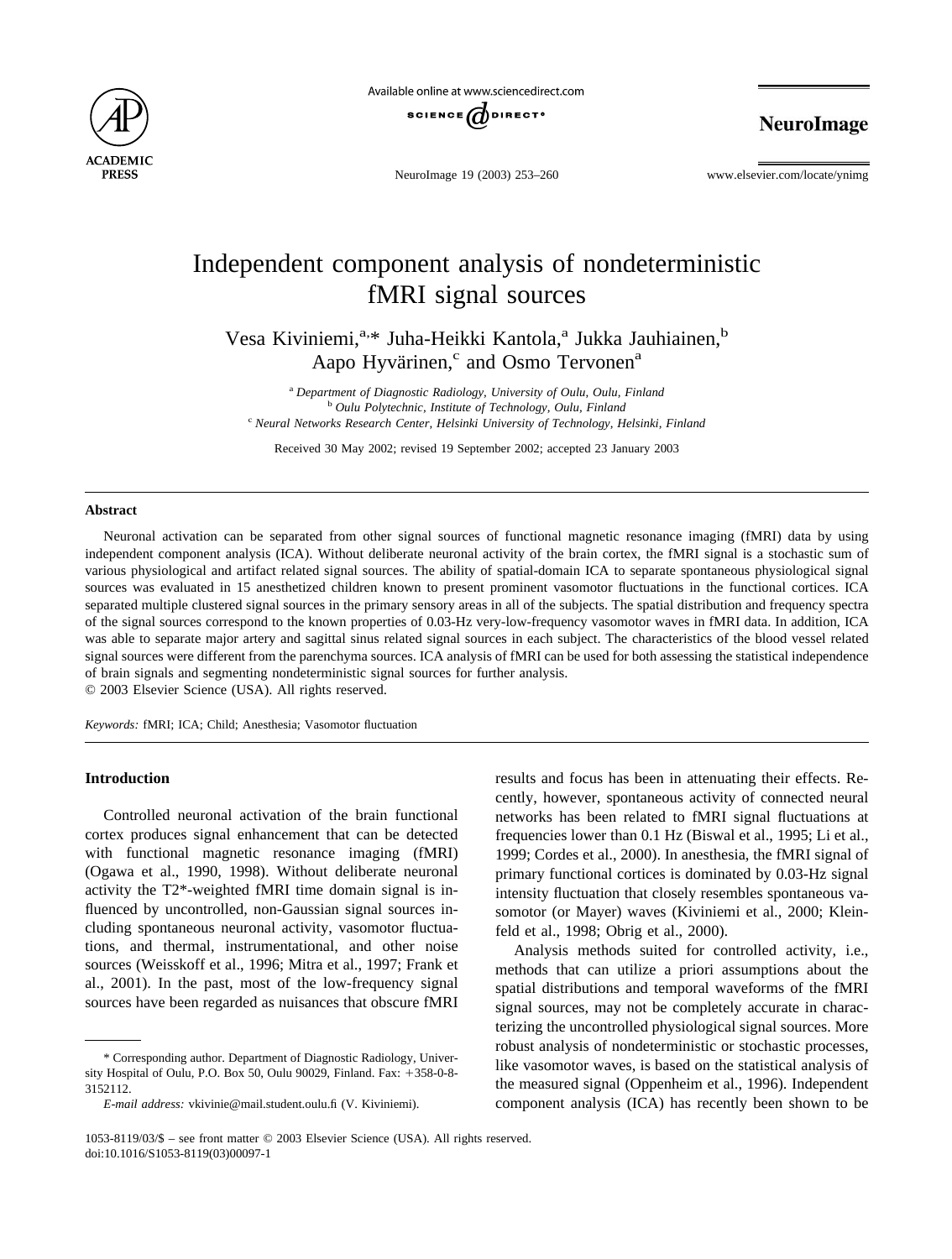able to separate activation, physiological, and other signal sources in fMRI studies [\(McKeown et al., 1998; McKeown](#page-7-0) [and Sejnowski, 1998\)](#page-7-0). ICA separates various sources of the fMRI signal by maximizing both the statistical independence and the non-Gaussianity of the source signals [\(McKe](#page-7-0)own et al., 1998; McKeown and Sejnowski, 1998; Hyväri[nen, 1999, 2000\)](#page-7-0). The capability of ICA to separate signal sources based on their non-Gaussian distributions could thus be used in differentiating nondeterministic physiological signal sources from fMRI data [\(Kiviniemi et al., 2000;](#page-7-0) Eke and Hermán, 1999; West et al., 1999; Obrig et al., 2000; [McKeown et al., 1998; McKeown and Sejnowski, 1998\).](#page-7-0)

In order to assess the analysis methods of spontaneous physiological fMRI signal sources, one should have strong nondeterministic signal sources and reduced artifacts in the data. Near infrared spectroscopy has shown that spontaneous background vasomotor fluctuations induce greater blood flow changes than neuronal activation during anesthesia [\(Kleinfeld et al., 1998\)](#page-7-0). Under anesthesia, the verylow-frequency fluctuation (VLF) of 0.03 Hz actually dominates the fMRI signal in the primary functional regions [\(Kiviniemi et al., 2000\)](#page-7-0). Anesthetized children usually have practically no motion artifacts. The circulatory system of child subjects is also stable compared to young adults based on the lower spectral power of heart rate variability [\(Pikku](#page-7-0)jämsä [et al., 1999\)](#page-7-0). Thus, the anesthetized child brain seems like a stable model for analyzing the capability of ICA to separate nondeterministic physiological signal sources from brain fMRI data.

The aim in this study was to see whether ICA could separate the physiological signal sources of the brain. The hypothesis was that the statistically independent source signals are present in primary sensory cortices and that the sources are dominated by very-low-frequency fluctuation in the parenchyma. Also other physiological source signals, including CSF and blood flow pulsation, should be detectable. The spatial, frequency, and connectivity characteristics of statistically independent blood oxygen level dependent (BOLD) signal sources of resting state fMRI data during anesthesia were analyzed.

# **Materials and methods**

Fifteen child subjects (7 females, 8 males, age range 2–9.5 years, mean 5.2) were imaged under thiopental anesthesia with an fMRI BOLD sequence after clinical brain imaging. The subject were recruited randomly in order of admittance. Midatzolam premedication (0.3 mg/kg) was given 2–3 h before the iv anesthesia with thiopental (average dose 6 mg/kg/h). The attending anesthesiologist sedated the subject into a state without voluntary motion while spontaneous breathing was ensured [\(Kiviniemi et al., 2000\)](#page-7-0). The fMRI sequence was imaged, depending on the clinical MR, approximately 20–40 min from the onset of anesthesia. The Ethical Committee of Oulu University Hospital approved the study and informed consent to the MRI scanning under anesthesia was obtained from the parents before clinical imaging.

The imaging was performed using a 1.5-T GE Signa MRI scanner (GE Medical Systems, Waukesha, WI, USA) with a birdcage head coil (Medical Advances, Milwaukee, WI, USA). In order to localize the region of interest for fMRI, several contiguous spin echo T1 weighted images were obtained in the sagittal plane using the following imaging parameters:  $TR = 400$  ms,  $TE = 9$  ms, matrix =  $256^2$ . The fMRI study was performed based on a midline sagittal localizer. No stimulus was given to the subjects. Oblique axial slices covering an area from the lower edge of the cerebrum toward the parietal precentral gyrus were chosen in order to avoid susceptibility artifacts near the frontal and sphenoid sinuses. A 2.8 min time series of gradient echo EPI images of 7-mm thickness with a 5-mm interslice spacing was obtained. The other sequence parameters were  $TR = 2000$  ms,  $TE = 40$  ms, flip angle =  $90^{\circ}$ , matrix =  $128^2$ . The 7-mm slice thickness was chosen in order to cover as large a volume of the brain as possible with the six slices with adequate signal-to-noise ratio. The standard automated shimming provided by the manufacturer was performed before each BOLD sequence. In order to keep the anesthetic procedure as short as possible, manual shimming could not be used. The motion of the head was further minimized with pillows. Hearing protection ear pads were used for protecting the ears from loud auditory activation.

Center of mass (COM) analysis of the imaged volume was used to detect the movement of the calculated center point of the brain in three (*x, y, z*) planes [\(Kiviniemi et al.,](#page-7-0) [2000; Moser et al., 1996\).](#page-7-0) None of the cases presented motion amplitude greater than 1 mm (max. motion 0.38  $+/-$  0.2 mm) threshold on the COM analysis. The first three images of the fMRI data set were left out of the analysis in order to obtain a signal at a dynamic steady state. Only voxels from within the brain were included in the analysis based on a previously used image signal intensity threshold (500) [\(Kiviniemi et al., 2000\).](#page-7-0)

The overall spatial ICA analysis and voxel presentation were basically the same as those used by McKeown et al., with the exception of the ICA algorithm [\(McKeown et al.,](#page-7-0) 1998; Hyvärinen, 1999, 2000). Here the ICA was done with FastICA, a freely available software tool developed using the MATLAB programming environment (Hyvärinen, [1999\)](#page-7-0). FastICA is a faster and more robust algorithm than its predecessors (Hyvärinen, 1999). FastICA is based on the equivalence of finding maximally independent sources and finding sources whose distributions are as far from normal as possible, i.e., maximally non-Gaussian. We can measure the non-Gaussianity of a standardized random variable *x* by comparing the expectation of a suitable nonquadratic function *G* of *x* and the expectation of *G* for a standardized Gaussian random variable *n* as  $[E\{G(x)\} - E\{G(n)\}]^2$ . Here, *E* denotes the expectation operator or, in practice, the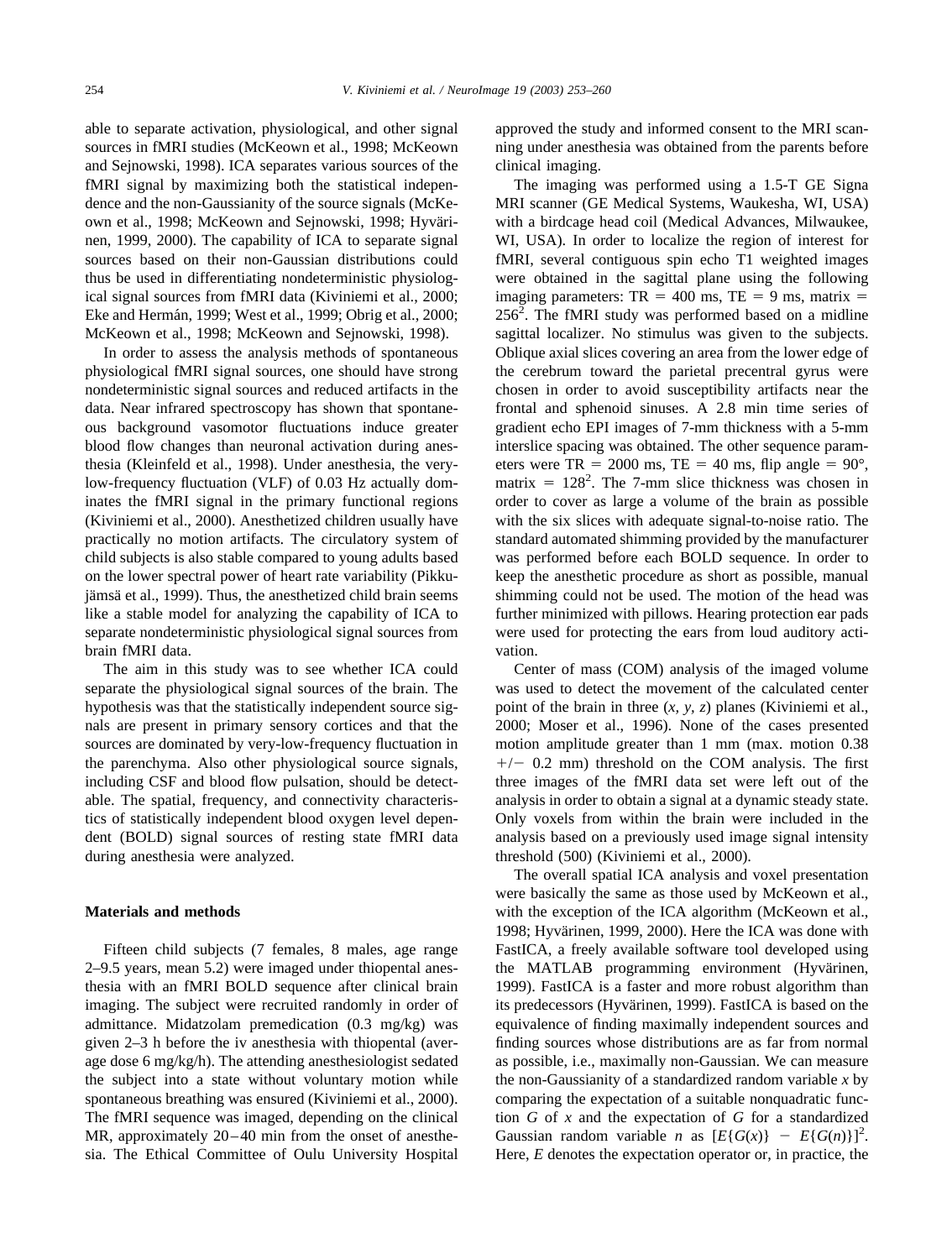<span id="page-2-0"></span>average over the spatial distribution of a candidate source signal. FastICA searches over the space of different linear combinations of the brain images to find the local maxima of this non-Gaussianity measure, using a special fixed-point algorithm. The algorithm uses a nonlinearity function *g* that is the first derivative of the nonquadratic function *G*. FastICA reduces the dimension of the data with principal component analysis (PCA) as a preprocessing step. In this study the number of principal components was chosen to be 40 in order to cover at least 99.99% of the signal variance. The desired 40 independent components were calculated from the principal components with the default FastICA parameters (Approach:deflation, stabilization: off), with the exception of the nonlinearity function  $g = \tanh$  (Hyvärinen, [1999\)](#page-7-0). The resulting independent components were then transformed into *z*-scores. Voxels that presented a *z*-score value of at least 6 were presented in spatial localization maps in green. In this article, the ICA component localization maps are referred to as ICA signal source maps.

From the initial 40 ICA component localization maps  $(i.e., 40 \times 6$  maps), those source maps containing clustered voxel groups in the functional brain areas and those related to major blood vessels and/or perivascular areas were chosen visually by the first author (VK). The criterion for the selection of a single parenchyma source map for further analysis was that the map should show a cluster of voxels on primary sensory cortex at the specific gyri without a wide spread of voxels. For the blood vessel related source maps, the selection criterion was the clustering of the detected voxels presenting fast pulsation in BOLD signal on the route of the middle, anterior, and posterior cerebral arteries simultaneously. The selectable signal sources in each functional or vascular area were calculated in order to evaluate the number of identifiable independent signal sources in the fMRI data. The anatomical spread and clustering were also qualitatively assessed.

The largest contiguous visual, auditory, sensorimotor, and blood vessel related ICA signal sources were further analyzed with regard to frequency characteristics. The frequency analysis was based on fast Fourier transformation (FFT) of the voxel time series of the ICA source maps. A mean FFT power spectral plot of all the image voxel data (total) was performed. Also the largest contiguous signal source of each functional area and a single blood vessel source was analyzed with FFT. The baseline noise power is known to follow a 1/*f* curve [\(Weisskoff et al., 1996\)](#page-7-0). A

baseline power curve was fitted into each FFT spectrum in the form

$$
I(f) = a + bf^{-1},
$$
 (1)

where *f* represents the signal frequency, and *I* stands for spectral intensity [\(Kiviniemi et al., 2000\)](#page-7-0). The unknown parameters *a* and *b* were estimated by manually fitting the baseline curve with a least-square error estimate; see also [Fig. 4.](#page-5-0)

For the evaluation of the connectivity of the detected voxels, the mean intervoxel correlation coefficient (MCC) was calculated on a voxel by voxel basis,

$$
MCC = \frac{2}{n(n-1)} \sum_{i=1}^{n-1} \sum_{j=i+1}^{n} cc_{ij},
$$
 (2)

where  $cc_{ij}$  is the correlation coefficient between the *i*th and the *j*th time course of the detected ICA map voxels. When a time course is being correlated with itself, i.e.,  $i = j$ , the  $cc<sub>ii</sub>$  was not used in the analysis. *n* refers to the number of detected voxels presenting fluctuation in the detected ICA component.

# **Results**

## *Spatial distribution*

ICA separated large and clustered individual signal sources in the visual cortex in each subject, as shown in Fig. 1. ICA was able to differentiate at least two sources in the visual areas in each case, three sources in 10 cases and four in 3 cases. Multiple signal sources of one example subject are shown in the upper row of Fig. 2. One case showed a source which followed the anatomy of the posterior cerebral artery as the most prominent in the visual cortex. In the rest of the subjects the selected sources followed dominantly the gyri of the parenchyma.

On average 1.85 independent signal sources were located at or near the auditory cortex in all of the subjects. Motor and sensory related signal sources could be located in 13 subjects with the average number of 2 and 1.53, respectively. The remaining 2 had no clearly detectable maps in the precentral or postcentral gyri. An example of a single subject is shown in Fig. 2 presenting the largest contiguous signal sources detected in each of the functional parenchyma.

Fig. 1. One ICA signal source map of the visual cortex of each of the subjects. The green color is overlaid on those voxels that exceed *z*-score 6 threshold. In some subjects, the source voxels are mixed with parts of the blood vessels, which may be due to partial voluming. Although there is interindividual variance, ICA was still able to separate multiple sources of the same kind in each subject.

Fig. 2. Multiple signal source maps of a single subject. ICA source signal maps present independent signal changes in the (A) central visual cortex and (B) associative visual areas. (C) Parts of the posterior cerebral blood vessels in the visual cortex depicted as a source of its own. (D) Signal source of auditory cortex. (E) Parts of the middle, anterior, and posterior cerebral artery (possibly in part with their perivascular spaces) which were presented as a signal source of their own in a similar manner for each subject. Notice that posterior cerebral arteries are separated as a unique source shown in C. (F) Spontaneous signal sources at the sensorimotor cortices.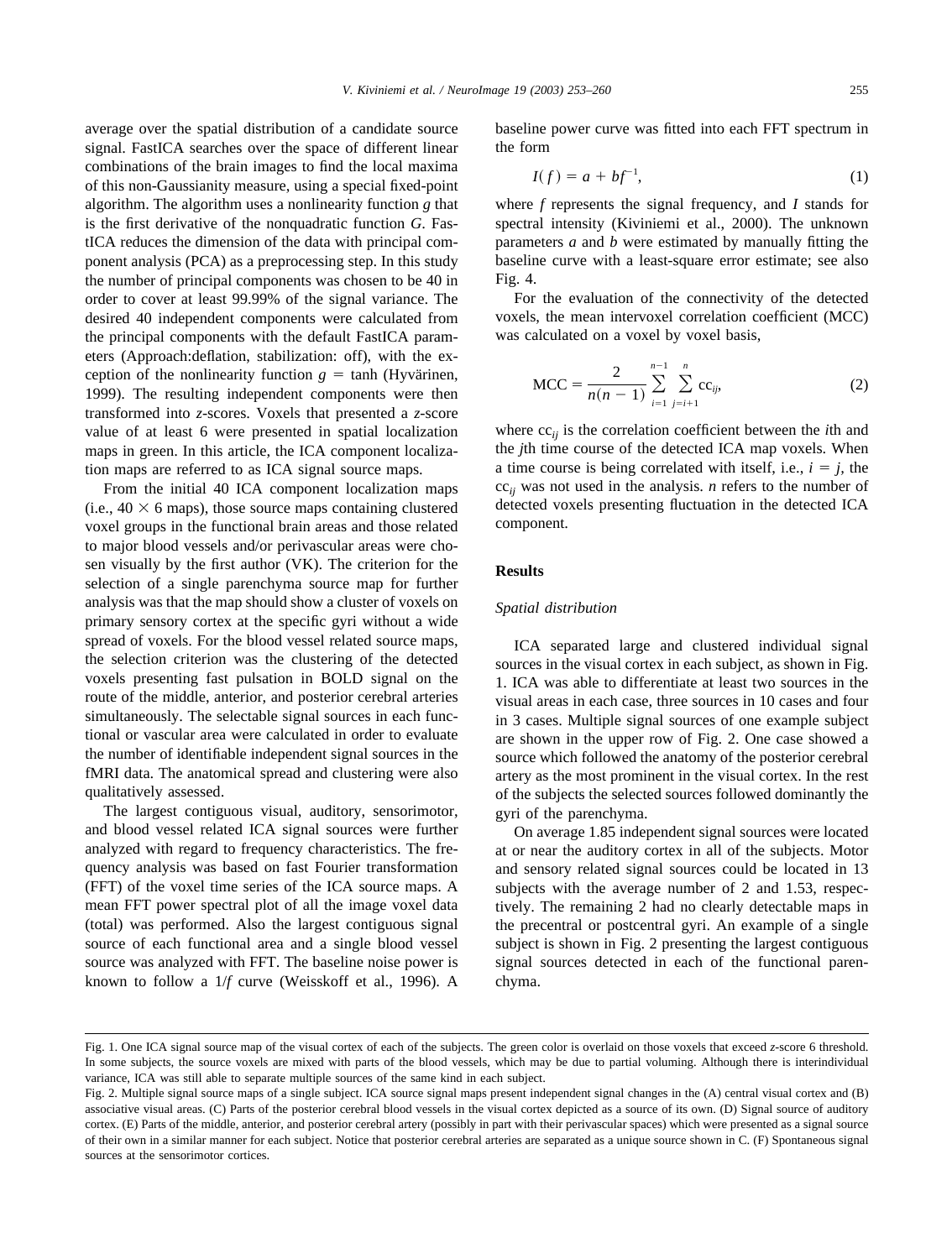

 $\mathbf{1}$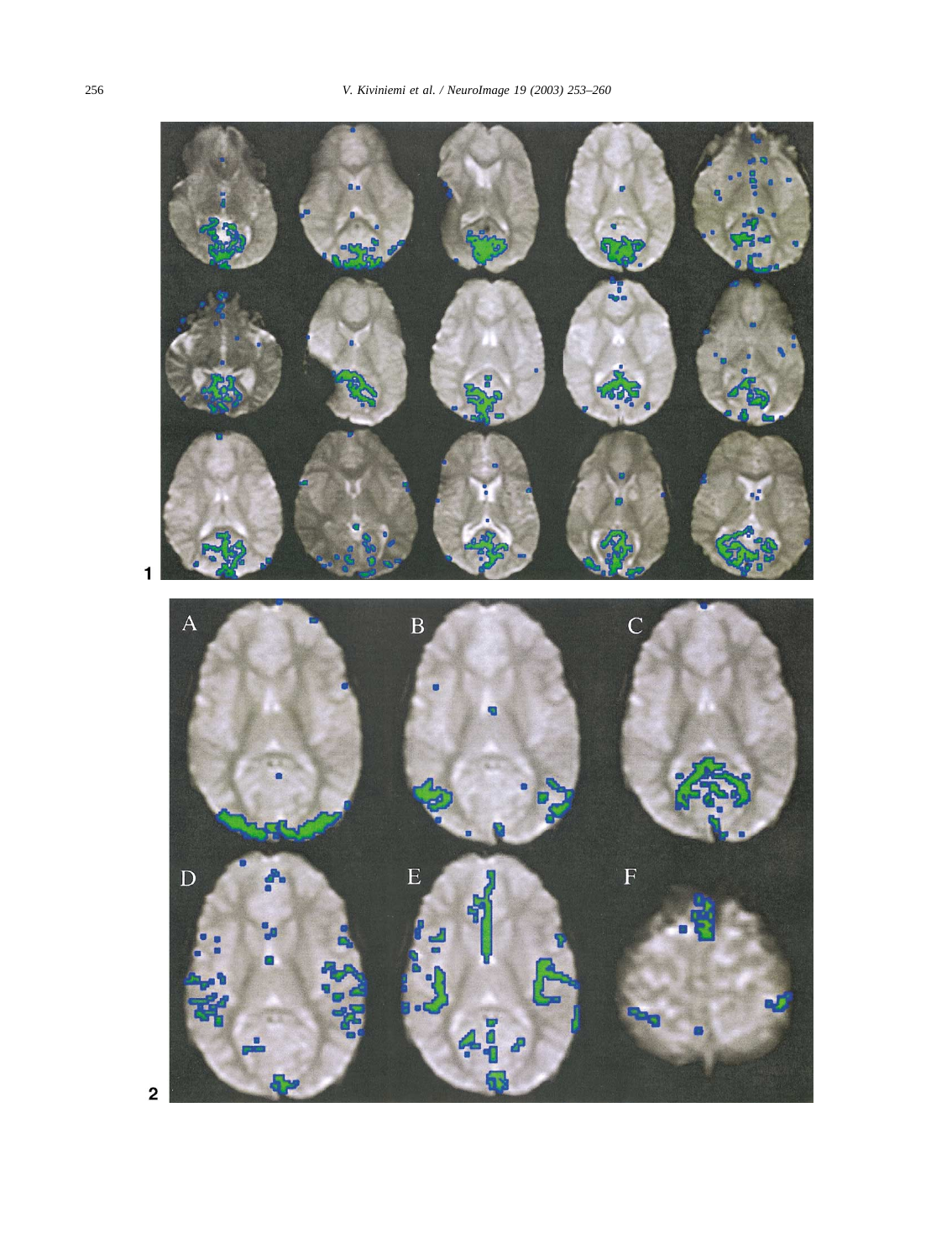

3

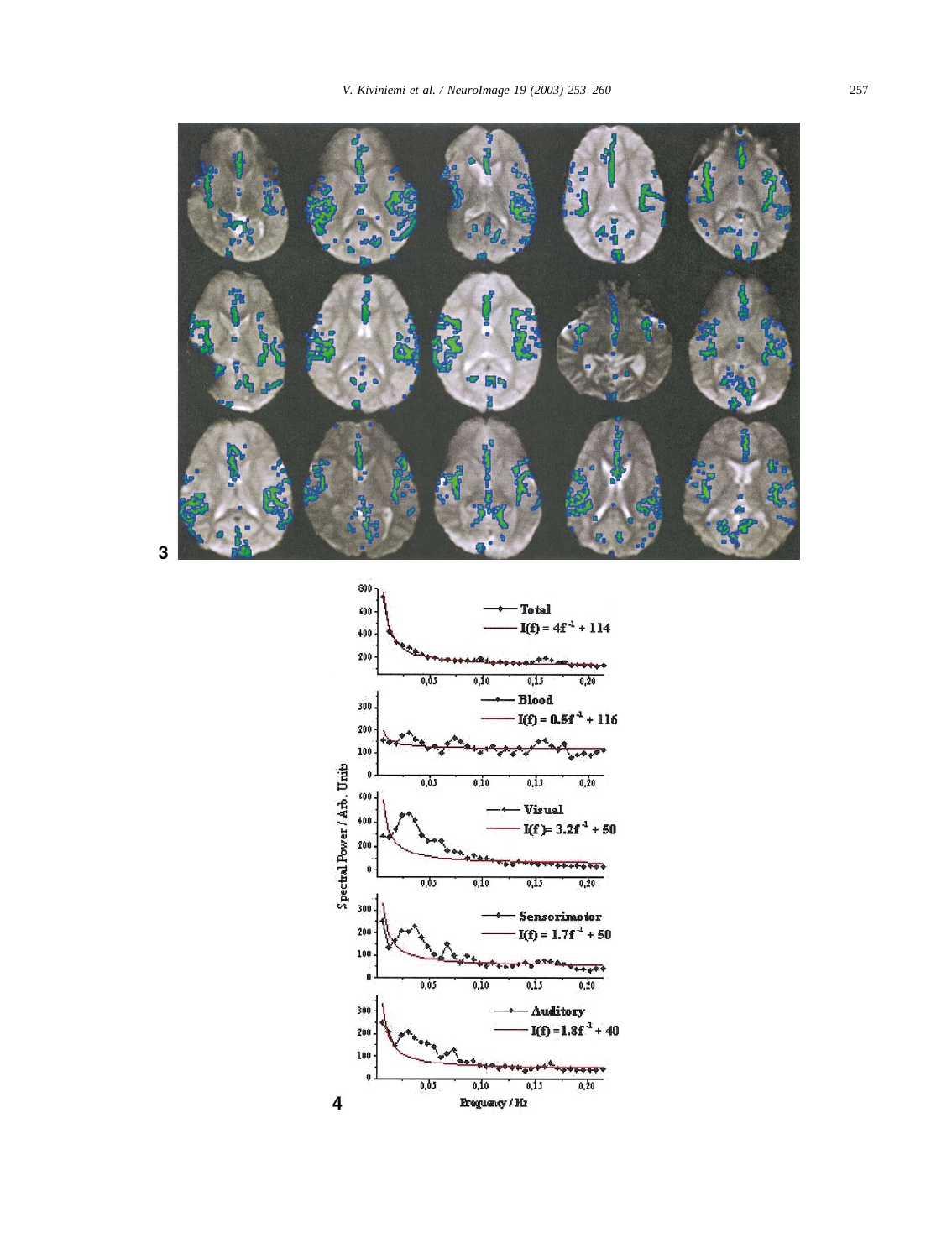<span id="page-5-0"></span>Major blood vessel areas and their perivascular spaces were shown to have a signal source of their own. At least two sources in different slices could be related to major arteries and one source map to the sagittal sinus in each case. The perivascular space cannot be separated from the blood vessels in these maps at the accuracy of this study, however. One signal source following the anatomy of a major blood vessel in the brain in each case can be seen in Fig. 3. Various other sources were detected in the brain, some resembling spatial distributions of random noise, motion artifacts, or CSF space pulsation. These were not further analyzed in this study. Qualitatively, the nonidentified signal sources were variable, sometimes clustered, but mostly the sources were not clearly defined into a single activation related area.

# *Frequency*

The total image FFT spectrum of all the subjects revealed three power peaks over baseline noise and a 1/*f* distribution of frequencies (Fig. 4). The peaks were at 0.03, 0.1, and 0.152 Hz. Here parameter *a* was 110 and the *b* value was 4; c.f., the fitted curve in Fig. 4. This was in good agreement with our previous results [\(Kiviniemi et al., 2000\).](#page-7-0)

The average FFT power spectral plot of the biggest signal source of the functional cortices is presented in the power spectra of Fig. 4. The average FFT power spectra of the signal sources of the functional parenchyma was clearly different from the average total image spectrum. Only the VLF fluctuation at 0.03 Hz had a dominant peak in all of the power spectra of the parenchyma. The visual 1/*f* baseline curve parameter *a* was estimated to be 50 and *b* 3.2. The baseline *a* values did not change significantly between the different cortices, but the curvature parameter *b* was smaller in the auditory (1.8) and sensorimotor areas (1.7) compared to the visual cortex. The parameters did not fit to the data due to the dominance of VLF and so the baseline curve does not seem to be exactly 1/*f*.

The major blood flow related sources showed a less steep 1/*f* curve and more power peaks were present in the higher frequencies. The blood vessel power peaks are at 0.03, 0.73, and 0.152 Hz, resembling somewhat the total image spectra. The overall background intensity level *a* was 116 and *b* 0.5, which are different from the parenchyma signal sources (Fig. 4).

#### *Connectivity*

The connectivity of the detected voxels proved to be variable between source areas. The selected ICA signal source of the visual area had an average intervoxel MCC value of 0.29 (STD 0.09). The connectivity in the visual areas seems to be higher compared to other source signals of functional cortices. The MCC of sensorimotor and auditory signal sources were 0.17 (STD 0.09) and 0.15 (STD 0.065), respectively. The average MCC of the blood vessel related signal source maps was 0.26 (STD 0.14).

## **Discussion**

The ICA was able to separate spatially independent signal sources related to nondeterministic physiological fluctuations in the anesthetized brain. On average, nine clustered signal sources could be identified in each subject at the functional cortices that are known to present dominant vasomotor fluctuation under an anesthetized condition [\(Kiviniemi et al., 2000; Kleinfeld et al., 1998\).](#page-7-0) The signal sources closely resemble fMRI activation maps of primary and associative sensory and motor areas. ICA was able to separate several sources within the same functional areas in all subjects. In our experience, so many neuroanatomically accurate voxel clusters cannot be localized with time or frequency domain analysis methods from nonactivated fMRI data [\(Kiviniemi et al., 2000\)](#page-7-0). Studies of anatomical overlap with fMRI activation results could not be obtained because of the unavoidable prolongation of anesthesia. The neurophysiological difference between the multiple statistically independent source signals in the same functional area remains to be determined.

The finding of three to four interindividually repeatable vascular signal sources in each case was a surprise, even though the pulsating blood flow is a probable signal source in the data. The spatial distribution of the blood vessel sources follows the routes of major branches of the anterior, middle, and posterior cerebral artery (Fig. 3). The multiple FFT power peaks of the blood vessel signal source suggest that the origin of signal variation is related to heart and respiratory pulsations (Fig. 4). The pulsatile blood flow changes may be reflected in the perivascular spaces and so they too may be involved in these signal sources. Despite

Fig. 3. Vascular ICA source maps for each subject detecting independent signal behavior in the major branches and/or perivascular Virchow spaces of the middle, anterior, and posterior cerebral artery. There seemed to be less overlap with the adjacent cortex in these sources. Only one such source is to be found in any one slice, and on average there are two in the whole image. A sagittal sinus source was also present in the most cranial slices of each subject, but they are not presented here.

Fig. 4. The average FFT power spectra. The fitted baseline power spectra curve [1] is shown in red with parameters *a* and *b* and the measured FFT power spectrum is shown in black. The total image power (Total) spectrum is shown at the top. Note the three peaks at 0.03, 0.1, and 0.152 Hz related to metabolic, myogenic, and respiratory fluctuation, respectively. The average FFT power spectrum of the blood vessel (Blood) signal sources from Fig. 3 is presented. The frequency distribution is similar to the total image spectrum, the power curve more linear, the peaks are low, and the baseline is elevated compared to the parenchyma signal sources. Overall the baseline parameter *a* did not change that much but the constant *b* showed clear differences between spectra. The visual (Visual), sensorimotor (Sensorimotor), and auditory (Auditory) signal source FFT power spectra present a clear elevation in the VLF frequencies (0.03 Hz), whereas the higher frequencies have relatively low power.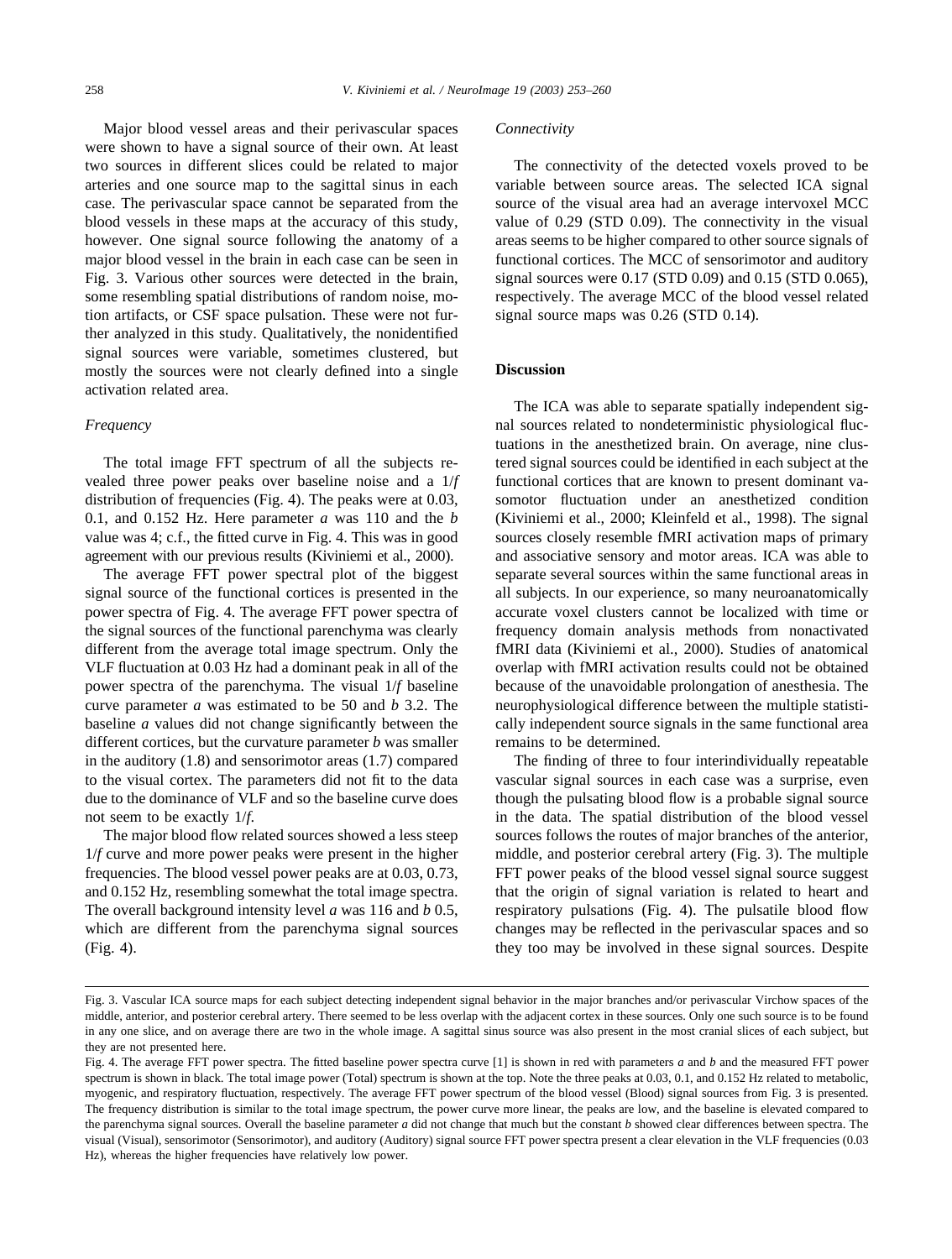the clear anatomical resemblance to arterious and venous structures, further angiographic correlation of the blood vessel signal sources is needed. The interindividual consistency of the vascular sources suggests that the FastICA is quite reproducible in its ability to localize physiological BOLD signal sources [\(Fig. 3](#page-5-0)).

[Fig. 4](#page-5-0) shows that the 0.03 Hz fluctuation is a dominant frequency above the baseline in the total image, blood vessels, and in each functional parenchyma. The finding of parenchyma sources matches previous findings on functional cortex BOLD signal fluctuations [\(Biswal et al., 1995;](#page-7-0) [Cordes et al., 2000, 2001; Kiviniemi et al., 2000; Kleinfeld](#page-7-0) [et al., 1998\).](#page-7-0) The origin of VLF fluctuation may be related to vasomotion since the same frequency is prominent in the blood vessels and in the total image as well. On the other hand, the total image and blood vessel spectra have peaks in higher frequencies that are not present in the cortical sources ([Fig. 4](#page-5-0)). The two different fluctuation frequencies (0.03 and 0.1 Hz) may be related to different types blood flow control, i.e., metabolic and myogenic, respectively [\(Panerai et al., 1998; Obrig et al., 2000; Zhang et al., 2000;](#page-7-0) [Wagner and Persson, 1994\).](#page-7-0) Based on the power spectral results of this study, it can be hypothesized that a difference in blood flow control exists between the arteries and cortical capillaries in anesthesia.

The *a* and *b* parameters differed in the source signals compared to the total image spectrum. The functional signal sources have a reduced baseline power value *a* compared to the total image and blood vessels [\(Fig. 3](#page-5-0)). The curvature parameter *b* shows a clear difference between the cortical and blood vessel sources. The changes in the parameters indicate that signal variations of physiological signal sources can be evaluated on the overall appearance of the power spectra and not only on one single frequency peak [\(Fig. 4\)](#page-5-0). The difficulties in fitting parameters *a* and *b* to the data suggest that cortical signal sources follow a baseline frequency power distribution of  $I(f) = a + bf^{-\alpha}$ , where  $\alpha \neq$ 1. Studies on volunteers point out that the  $\alpha$  does change due to elevation of low-frequency fluctuation that follows sedation [\(Kiviniemi et al., 2002\).](#page-7-0)

The connectivity characteristics were used for comparison on an average level with the previously detected COSLOFF indices [\(Li et al., 1999\)](#page-7-0). The MCC parameter presented here is not strictly identical to COSLOFF, but they give the same kind of results. MCC correlates each voxel time course with all others and COSLOFF uses a single, selected reference time course in the analysis. Compared to COSLOFF measurements of hippocampus connectivity in normal volunteers, the MCC of the most prominent source signal in the visual cortex is almost identical, i.e.,  $\text{COSLOFF} = 0.3 \text{ vs } \text{MCC} = 0.29$ . The connectivity of the other functional sources seems to be lower compared to the visual signal sources, which is not easily explained. In this study, the selected functional sources were dominated by a 0.03-Hz fluctuation, which is in good agreement with the

finding that a major part of the connectivity is related to signal frequencies under 0.1 Hz [\(Cordes et al., 2001\).](#page-7-0)

A problem with ICA is that it gives a large number of components with no particular order, which means that a given physiological signal source could be expressed in any one of the 40 ICA components. Comparison of repetitive ICA analysis of the same data is complicated for the same reason, and subjective decision-making cannot be avoided. Topographical and frequency-based ordering of the components has recently been proposed and may prove important in further use of ICA (Hyvärinen, 2001; Moritz et al., 2001). One problem is the similarity and overlap of some of the source signals and other components. Focusing on the known anatomical areas that present vasomotor or blood flow related signal sources was used as a selection criterion between the components in this article. The PCA preprocessing step of the FastICA is conducted primarily as a method of noise reduction, but there is also a possibility of losing subtle source signal information. After PCA reduction of the matrix to 40 components, however, the ICA source maps can still explain over 99.99% of the signal variance.

The correct interpretations of the findings are challenging due to the aliasing of faster respiratory and cardiac pulsation to the rather undersampled fMRI data [\(Frank et](#page-7-0) [al., 2001\).](#page-7-0) If the dominant VLF fluctuation was a product of aliasing it should change when the TR is changed. In this study, the TR was 2 s instead of the 3 s that was used in our previous study. However, the dominant VLF peak of the functional parenchyma BOLD signal spectral power is at the same 0.03-Hz frequency in both studies [\(Kiviniemi et](#page-7-0) [al., 2000\)](#page-7-0). So aliasing of faster physiological events does not necessarily explain all signal changes of the VLF range. Some of the subjects had extracranial metal implants including drainage shunts inducing susceptibility artifacts. Nyqvist ghosting was seen in some of the cases [\(Figs. 1–3\)](#page-2-0). It would be interesting to image anesthetized subjects with subsecond TRs, navigator based head motion detection, and slab shimming to see whether these procedures change the results obtained here. There is no doubt that the various pathological conditions influence the source signals of the child subjects, and thus the ICA sources should be correlated with normal awake controls. Despite all the shortcomings of our data the FastICA succeeds in separating statistically independent signal sources in areas known to exhibit dominant physiological changes with interindividual con-sistency ([Figs. 1](#page-2-0) and [3\)](#page-5-0).

Frequency domain power encoding detects signals that contain a fixed frequency without frequency or phase variance. With time domain methods one must either identify or estimate the physiological signal among voxel time-courses, even though one cannot predict their nature. The blood flow changes in the brain cortex that influence the fMRI signal are nondeterministically stochastic and non-Gaussian in distribution during rest [\(Coca et al., 1998; Frank et al., 2001;](#page-7-0) Eke and Hermán, 1999; Rossitti and Stephensen, 1994).